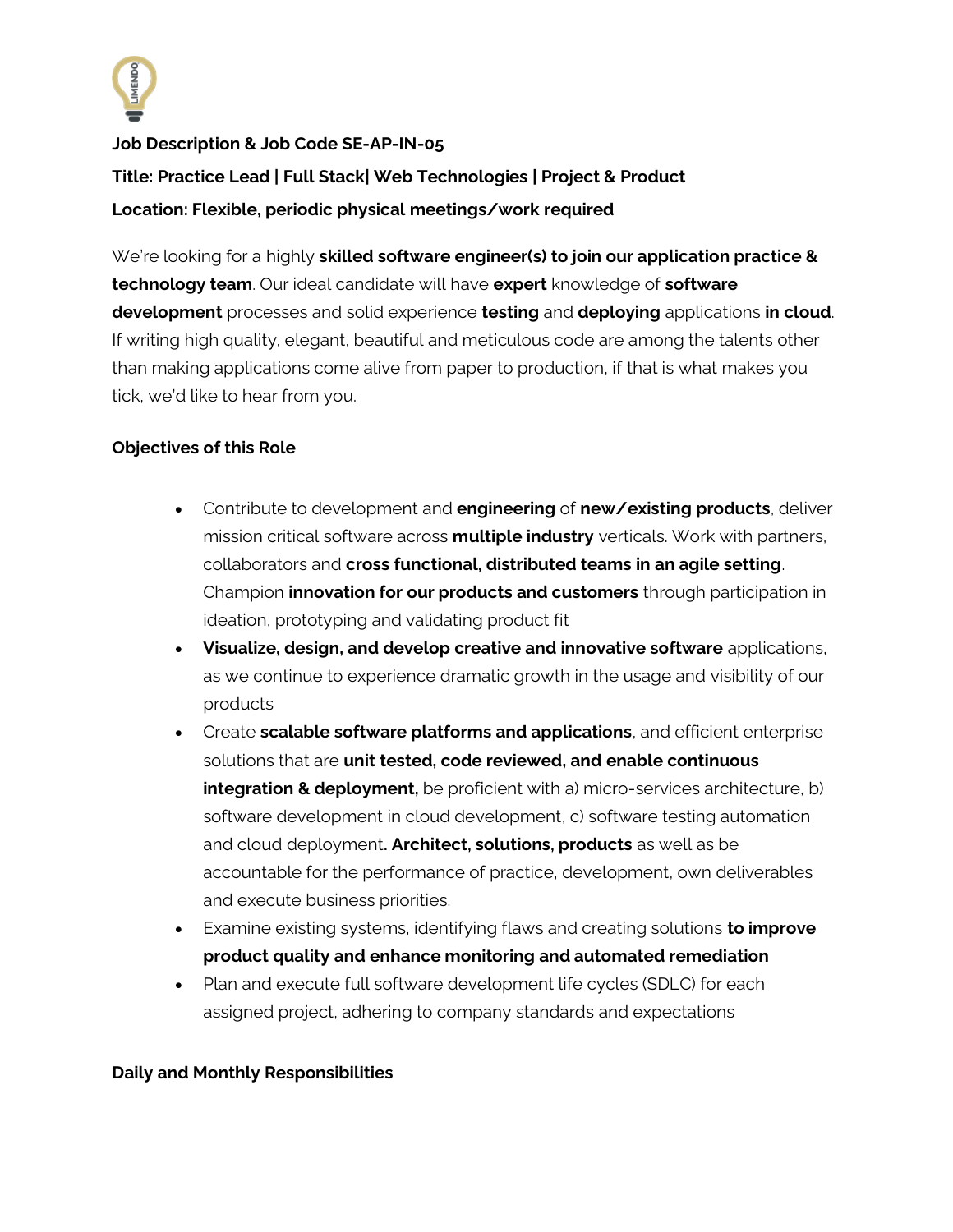

- Design and **build tools and frameworks** to support product development, **ensure quality** standards, deployment, management and monitoring of the company's services and products
- **Plan and scale distributed software and applications**, applying synchronous and asynchronous design patterns, write code, and deliver in accordance with scope, urgency and quality and challenge assumptions where necessary
- **Collaborate with global team, producing contributing to project work plans and evaluating feasibility of project, estimating work effort**, while leveraging global **technology stack** and making localized improvements
- Track, **document** where essential, and **maintain software** & system functionality—both internally and externally, leveraging opportunities to **improve engineering productivity**
- Give a high level of attention to free of faulty programming, **keep developers** proactively informed without compromising site reliability
- Work with project/product managers and user experience designers to **influence the strategy for the next wave of product roadmap features** and system capabilities, identifying the best way to deliver agreed plans.
- **Mentor junior resources** lead by example in all spheres of professional development, groom and develop talent, contribute to talent development efforts, manage development of team members, accountable for deliverables of the team and contribute to project/s and product/s in an expert level, work directly with senior management and align to business priorities, communicate effectively in all forms of the language, written, spoken and visual.
- **Identify and implement** best practices in software engineering, quality assurance and tooling. **Champion** Limendo vision and culture inside and outside the organization.

## **Skills and Qualifications**

- Bachelor's degree in **Computer / Software engineering** or Information **Technology**
- 7 14 years of experience **engineering enterprise software and platforms/ knowledgeable on no-code**
- 4 12 years of experience (professional or academic) with **Java, Python or C++/C#/other programming languages**